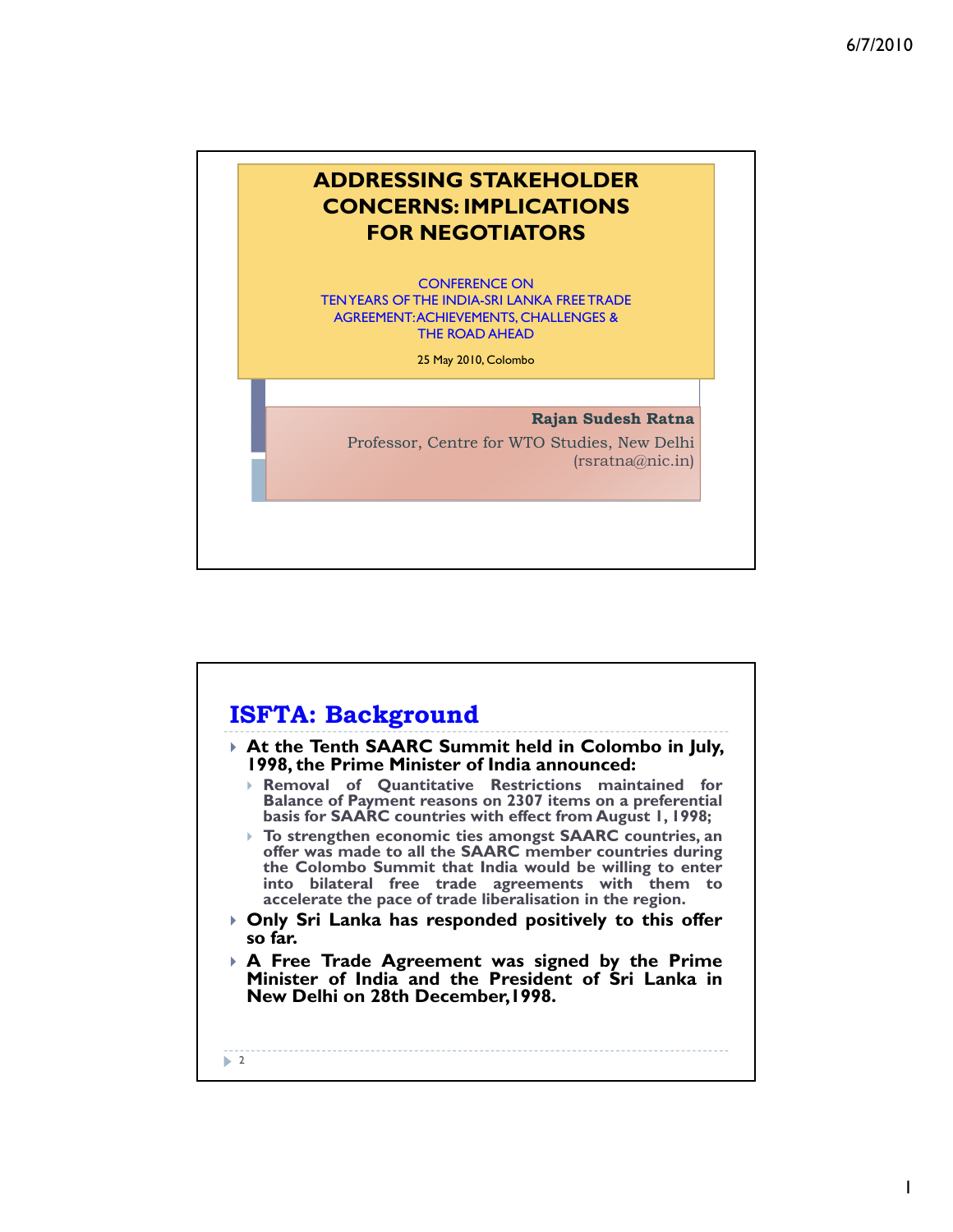

 $\blacktriangleright$  3

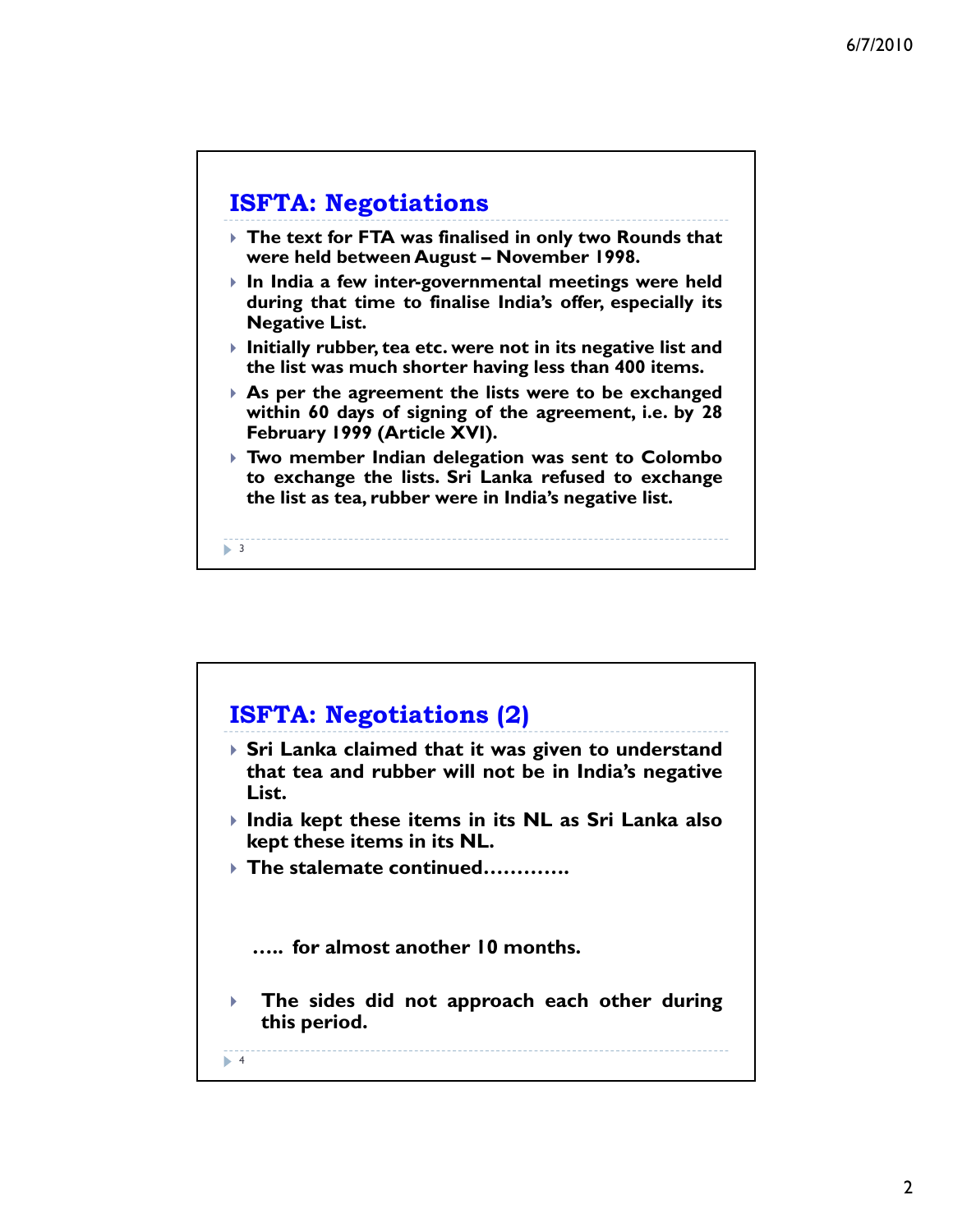

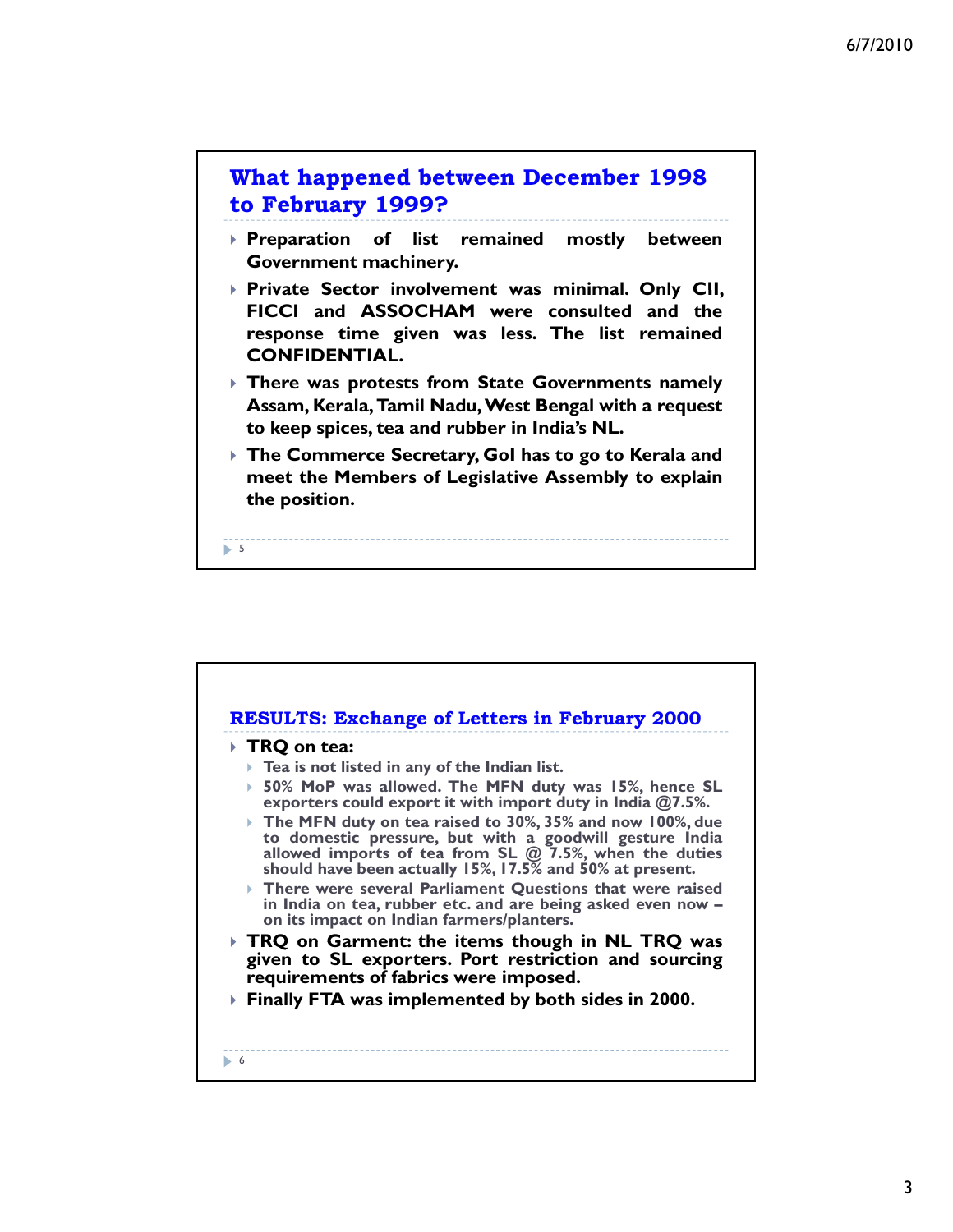

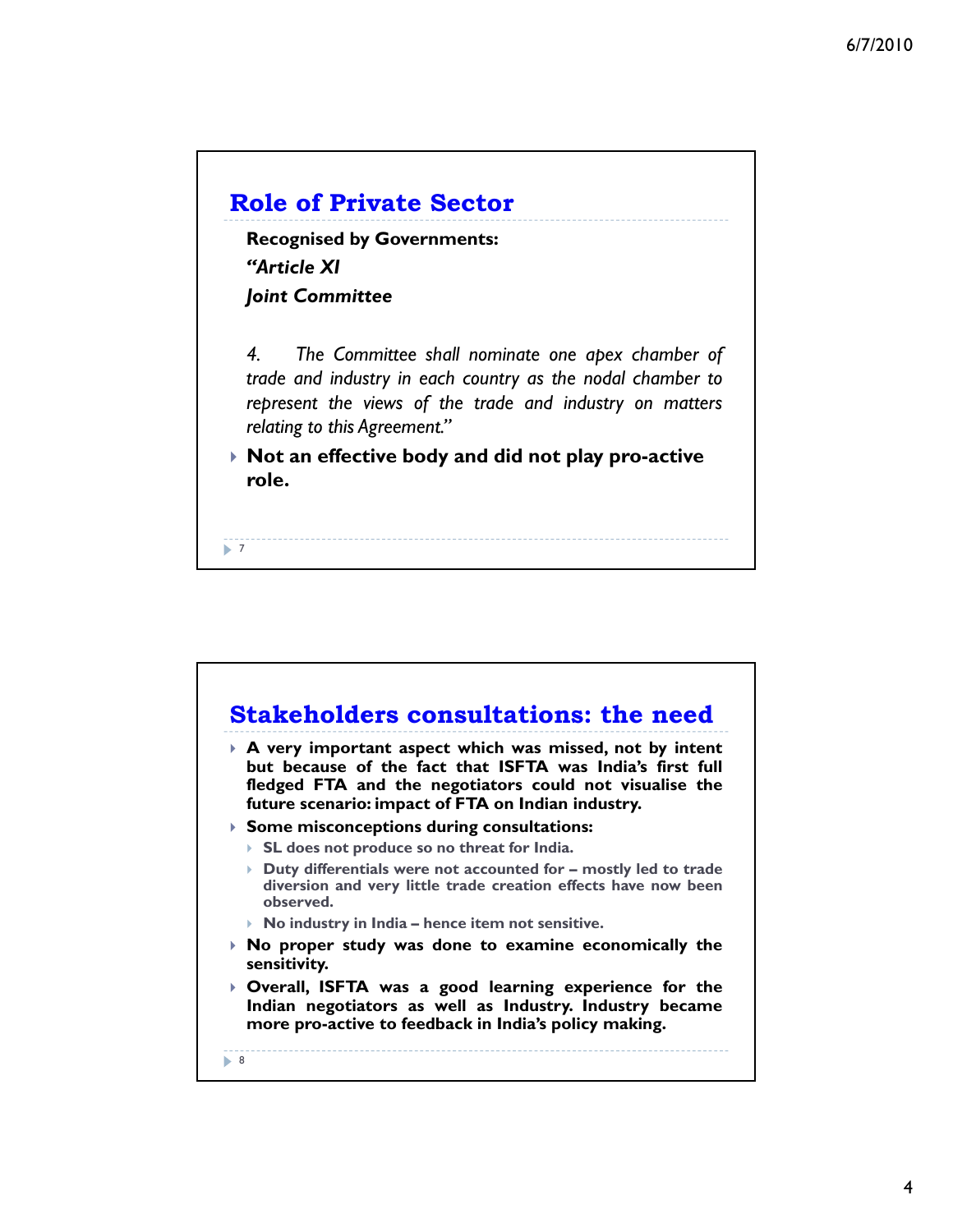

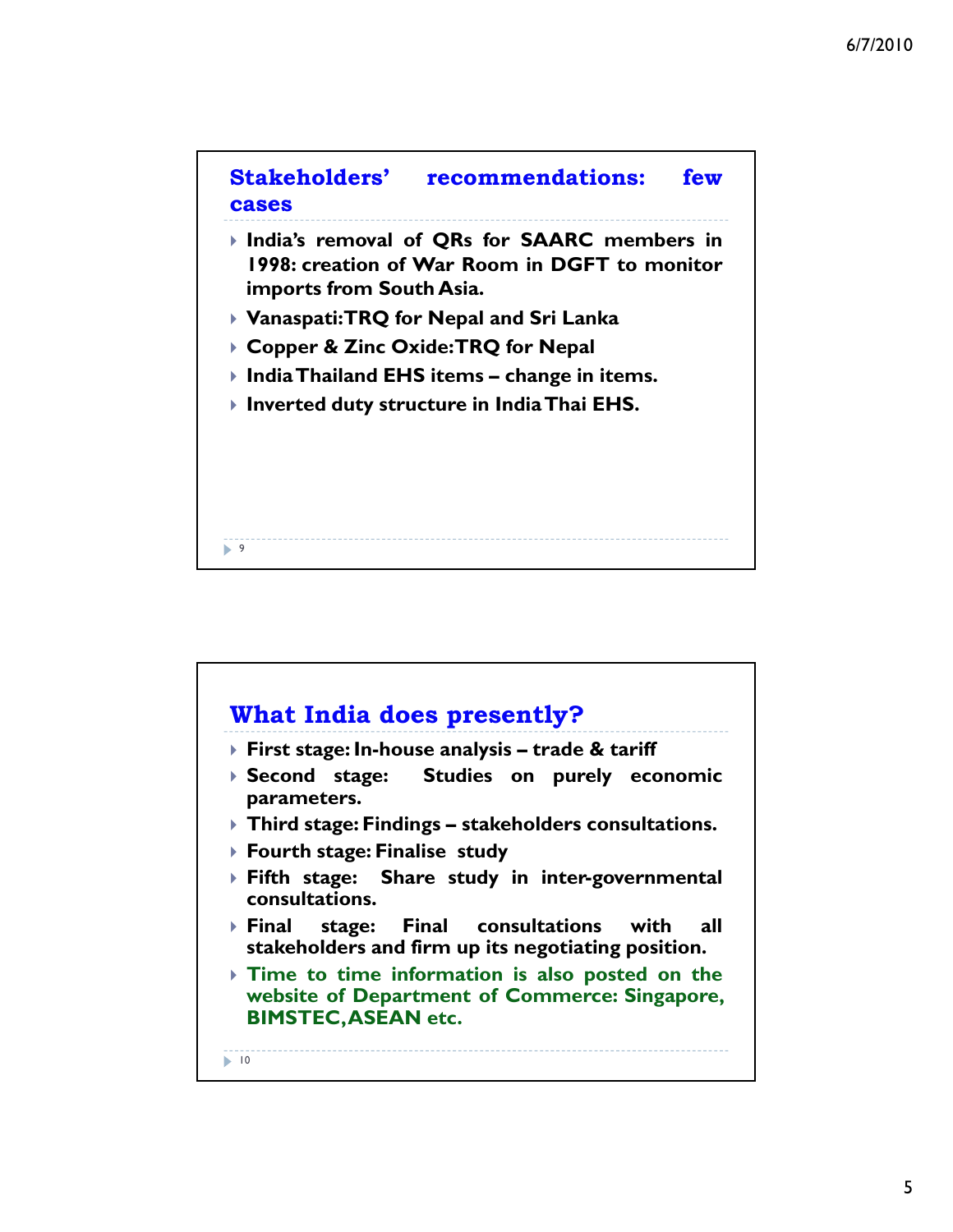| Country/Group      | <b>Start</b> | <b>Finish</b>        | <b>Total Time</b> | No. of<br>consultati<br>ons held)<br>(Inter<br>Govt. &<br>industry) |
|--------------------|--------------|----------------------|-------------------|---------------------------------------------------------------------|
| Sri Lanka          | August 1998  | November 1998        | 4 months          | $4 - 5$                                                             |
| <b>SAFTA</b>       | 1999         | 2004                 | 5 years           | > 20                                                                |
| <b>Singapore</b>   | 2003         | 2005                 | 2 years           | >40                                                                 |
| <b>ASEAN</b>       | 2004         | 2009                 | 5 years           | > 70                                                                |
| <b>South Korea</b> | 2006         | 2009                 | 3 years           | >30                                                                 |
| <b>Thailand</b>    | 2004         | <b>Not concluded</b> | >6 years          | >50                                                                 |
| <b>BIMSTEC</b>     | 2004         | <b>Not concluded</b> | >6 years          | >50                                                                 |
| <b>EC</b>          | 2007         | <b>Not concluded</b> | >3 years          | >30                                                                 |
| Japan              | 2007         | <b>Not concluded</b> | > 3 years         | >30                                                                 |

## **Conclusions** ` **The importance of stakeholder consultations in the design of trade agreements – very important and essential.** ` **There are though several problems associated with:** ` **Conflicting interests** ` **Domestic policies** ` **Inefficiencies** ` **Large industry vrs. SME** ` **Reciprocity principle**  $\blacktriangleright$  12 ` **The Agreement to be revised now given the bitter and better experiences of policy makers as well as Industry.**